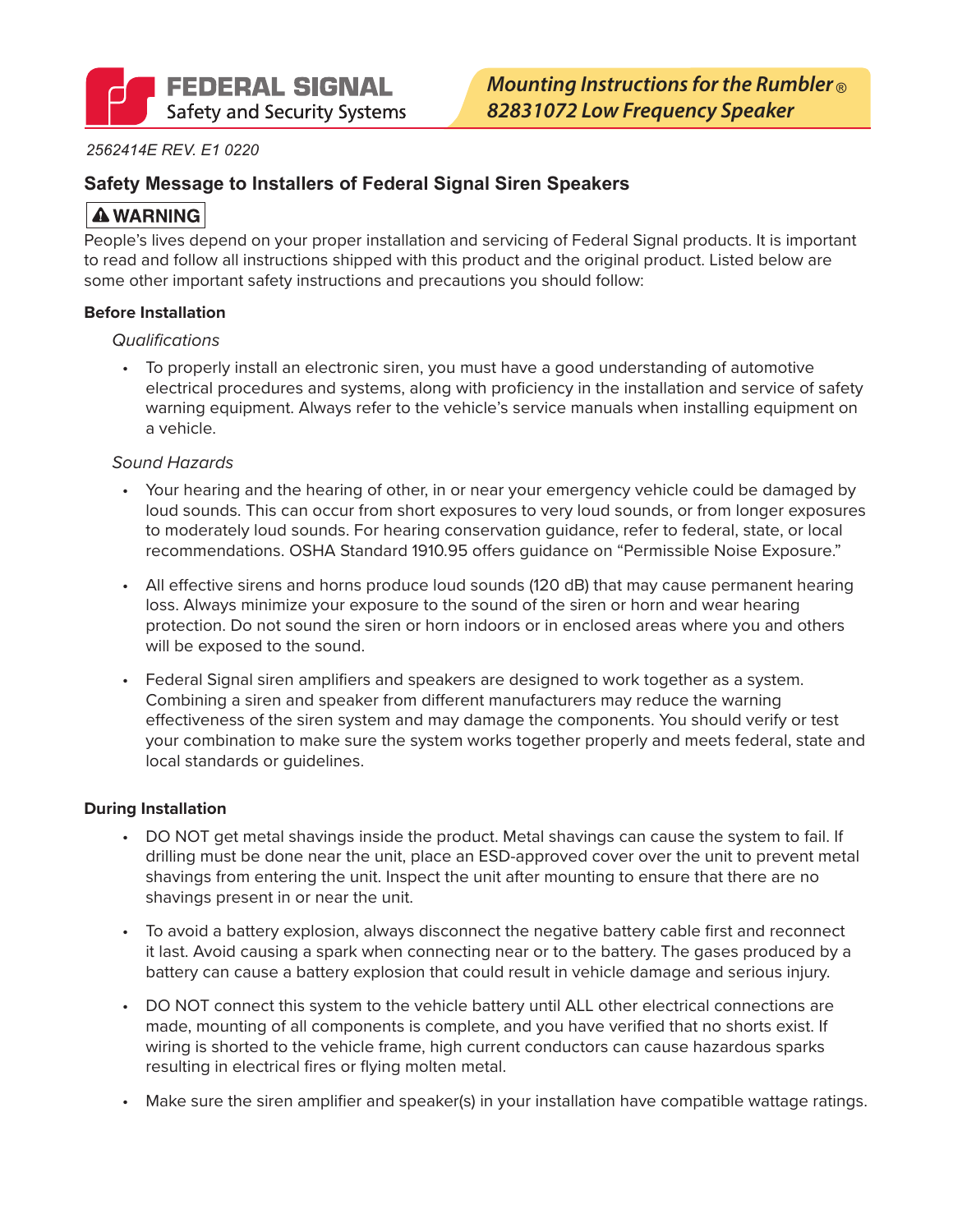- In order for the electronic siren to function properly, the ground connection must be made to the NEGATIVE battery terminal.
- Sound output will be severely reduced if any objects are in front of the speaker. If maximum sound output is required for your application, ensure that the front of the speaker is clear of any obstructions.
- Install the speaker(s) as far forward on the vehicle as possible in a location that provides maximum signaling effectiveness while minimizing the sound reaching the vehicle's occupants. Refer to the National Institute of Justice guide 500-00 for further information.
- Mounting the speakers behind the grille will reduce the sound output and warning effectiveness of the siren system. Before mounting speakers behind the grille, make sure the vehicle operators are trained and understand that this type of installation is less effective for warning others.
- Sound propagation and warning effectiveness will be severely reduced if the speaker is not facing forward. Carefully follow the installation instructions and always install the speaker with the projector facing forward.
- DO NOT install the speaker(s) or route the speaker wires where they may interfere with the operation of airbag sensors.
- If a vehicle seat is temporarily removed, verify with the vehicle manufacturer if the seat needs to be recalibrated for proper airbag deployment.
- Installation of two speakers requires that you wire the speakers in parallel and in phase.
- Never attempt to install aftermarket equipment that connects to the vehicle wiring without reviewing a vehicle wiring diagram, which is available from the vehicle manufacturer. Ensure that your installation will not affect vehicle operation and safety functions or circuits. Always check the vehicle for proper operation after installation.
- DO NOT install equipment or route wiring or cord in the deployment path of an airbag.
- Locate the control head so the vehicle, controls, and microphone can be operated safely.
- When drilling into a vehicle structure, ensure that both sides of the surface are clear of anything that could be damaged.

#### **After Installation**

- After installation, test the siren system and light system to ensure that they are operating properly.
- Test all vehicle functions, including horn operation, vehicle safety functions, and vehicle light systems, to ensure proper operation. Ensure that installation has not affected vehicle operation or changed any vehicle safety function or circuit.
- After testing is complete, provide a copy of these instructions to the instructional staff and all operating personnel.
- File these instructions in a safe place and refer to them when maintaining or reinstalling the product.

Failure to follow all safety precautions and instructions may result in property damage, serious injury, or death.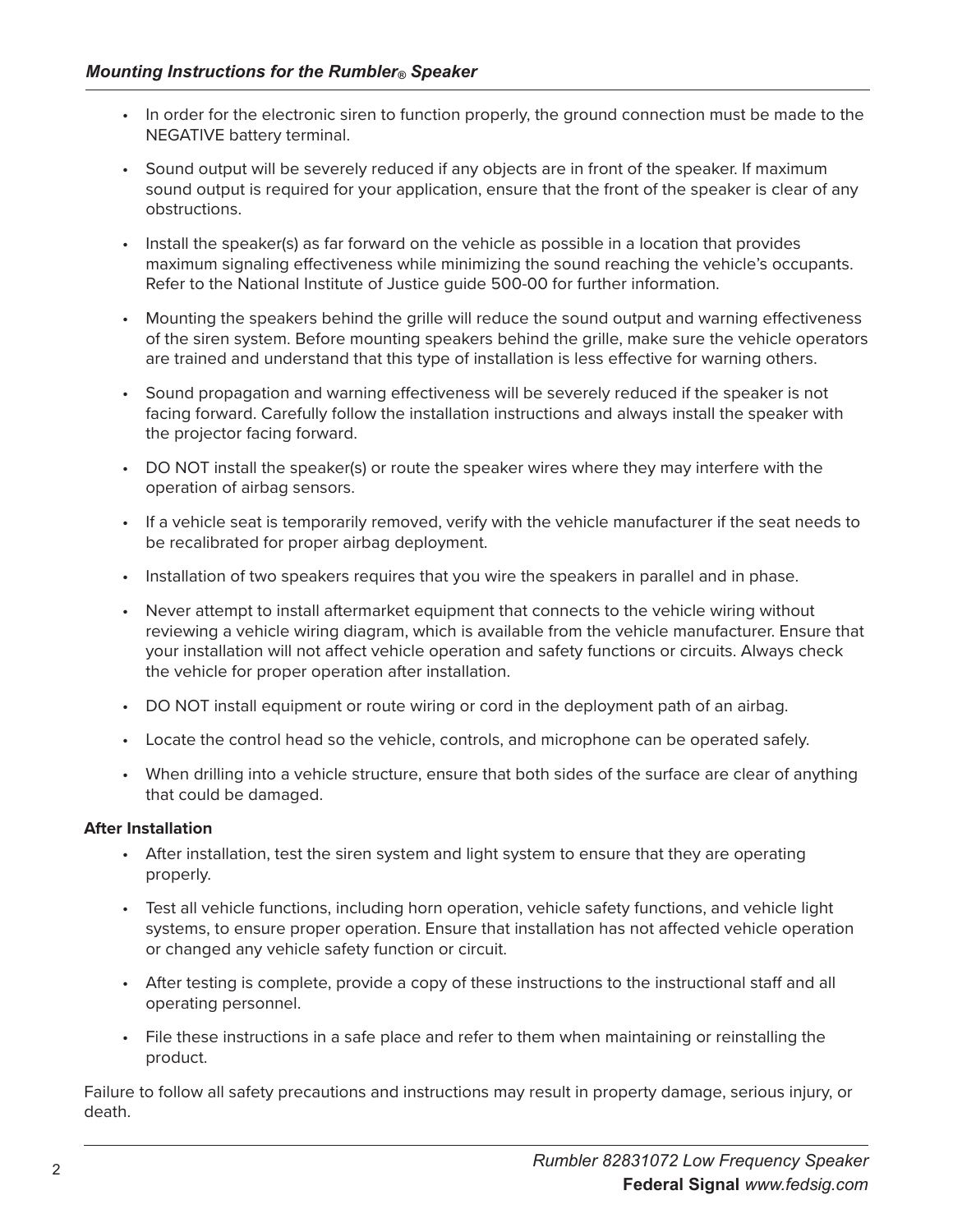## **Product Overview**

The Rumbler 82831072 is a low-frequency warning speaker. The speaker has a high-impact resistant housing, a weather resistant driver, and stainless steel hardware. Included in the kit are two bands for mounting the speaker.

# **A WARNING**

*USE ONLY WITH RUMBLER AMPLIFIER: This speaker is designed to only be used with the Rumbler Amplifier. Do not connect this speaker directly to a standard electronic siren. Connecting this speaker directly to a standard electronic siren will greatly reduce the effectiveness of the siren signal. When installing this speaker, always refer to the Rumbler low frequency amplifier installation and operating instructions (part no. 2562420) for more detailed information about the siren system and how to install, service, and operate the system safely. Instruction manuals are available for viewing or download at www.fedsig.com.*

### **Unpacking the Kit**

After unpacking the product, inspect it for damage that may have occurred in transit. If it has been damaged or is missing a part, do not attempt to install or operate it. File a claim immediately with the carrier, stating the extent of the damage. Carefully check all envelopes, shipping labels and tags before removing or destroying them. Ensure that all parts in Table 1 have been included. If you are missing any parts, contact Customer Support at 1-800-264-3578, 7 a.m. to 5 p.m., Monday through Friday (CT).

| Qty. | <b>Description</b>      | <b>Part Number</b> |  |  |
|------|-------------------------|--------------------|--|--|
|      | <b>Speaker Assembly</b> | 82831059           |  |  |
| 3    | 5/16-18 Hex Hd. Screw   | 7002A005-20        |  |  |
| 3    | 5/16 Lockwasher         | 7074A020           |  |  |
| 3    | 5/16-18 Hex Nut         | 7057A027           |  |  |
|      | Wire Assembly.          | 1461809            |  |  |
|      | Band                    | 828300071          |  |  |

**Table 1 Kit Contents**

### **Installing the Rumbler on Most Vehicles**

For instructions on installing the Rumbler speaker on a 2008 Ford E-Series chassis, see page 4.

## **A WARNING**

*FIRE HAZARD: Do not install the speaker near the fuel tank or fuel lines. Installing the speaker too close to fuel line/tank areas may cause fuel leakage or a fire during a vehicle collision, causing personal injury or death.*

## **A WARNING**

*SOUND REDUCTION: To avoid reduction of sound output and damage to the speaker, ensure that the speaker is mounted with the slots facing the ground.*

### **NOTICE**

*DRILLING PRECAUTIONS: When drilling holes, check the area you are drilling into to ensure that you do not damage vehicle components while drilling. All drilled holes should be de-burred, and all sharp edges should be smoothed. All wire routings going through drilled holes should be protected by a grommet or convolute/split loom tubing.*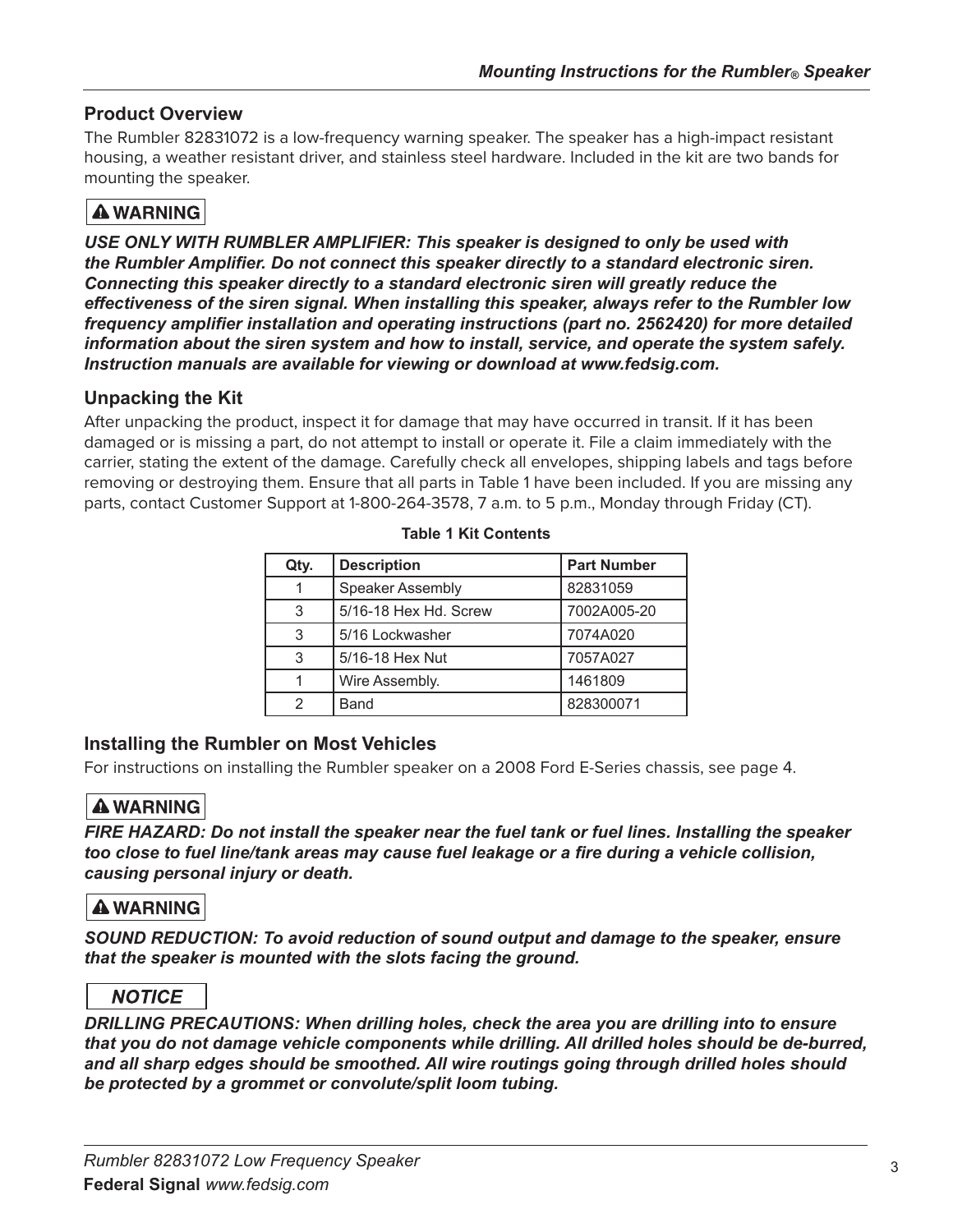To install the speaker on most vehicles:

**1.** Select an appropriate mounting location that provides both adequate support and sufficient clearance for the speaker assembly. The mounting location should provide maximum signaling effectiveness while minimizing the sound reaching the vehicle's occupants.

**NOTE:** Because of the variety of vehicles and possible mounting arrangements, installation details and bracket fabrication must be determined by the installer. (Mounting kits are available for select vehicles. Contact the your dealer/distributor or Federal Signal at 1-800-264-3578 for additional details.)

## **A WARNING**

*FIRE HAZARD: Do not install the speaker near the fuel tank or fuel lines. Installing the speaker too close to fuel line/tank areas may cause fuel leakage or a fire during a vehicle collision, causing personal injury or death.*

## **A WARNING**

#### *SOUND REDUCTION: To avoid reduction of sound output and damage to the speaker, ensure that the speaker is mounted with the slots facing the ground.*

To install the speaker on a 2008 Ford E-Series Chassis:

The mounting surface is on the underside of the vertical weld-seam flange in front of the driver-side front wheel well. To get access to the area, turn the front wheels. See Figure 1.



**2.** Mount the speaker with the bands in a vertical position as shown in the Figure 2. The two band bracket assembly bolts should be at the top of the Rumbler assembly when mounting onto the vehicle.



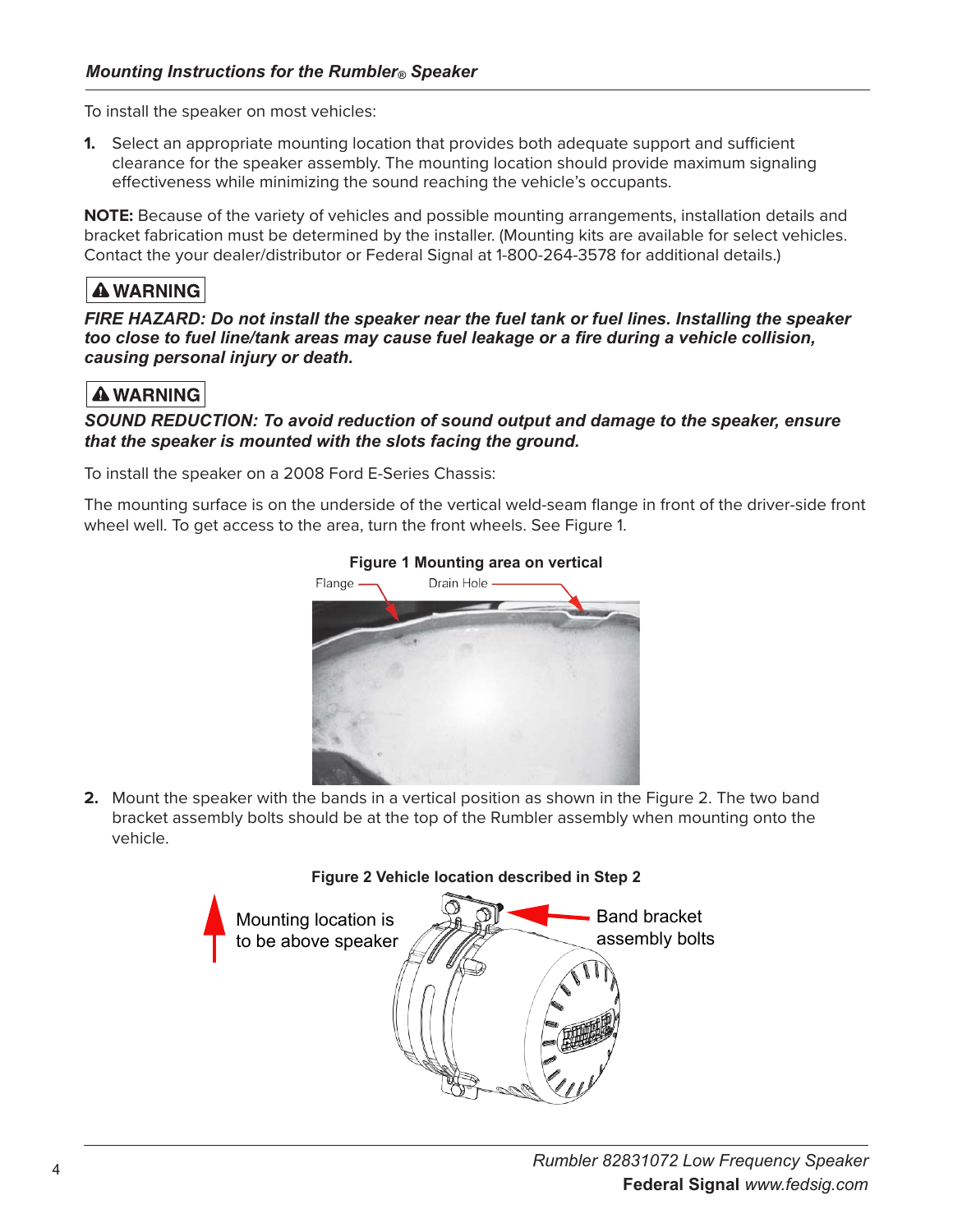**3.** Use the band as a template to scribe two mounting holes in the vertical weld-seam flange. See Figure 3.

### **NOTICE**

*DRILLING PRECAUTIONS: When drilling holes, check the area you are drilling into to ensure that you do not damage vehicle components while drilling. All drilled holes should be de-burred, and all sharp edges should be smoothed. All wire routings going through drilled holes should be protected by a grommet or convolute/split loom tubing.*

**4.** Drill two 3/8-inch holes at the scribed drill-position marks. Remove any burrs to ensure that the speaker's reinforcement plate and mounting hardware fit properly.



#### **Figure 3 Mounting area on vertical weld-seam flange**

5. Fasten both bands to the vertical weld-seam flange with the two 5/16-18 by 1.25-inch bolts, the two 5/16-inch split lockwashers, and the two 5/16-18 hex nuts. See Figure 4.



#### **Figure 4 Bands attached to weld-seam flange**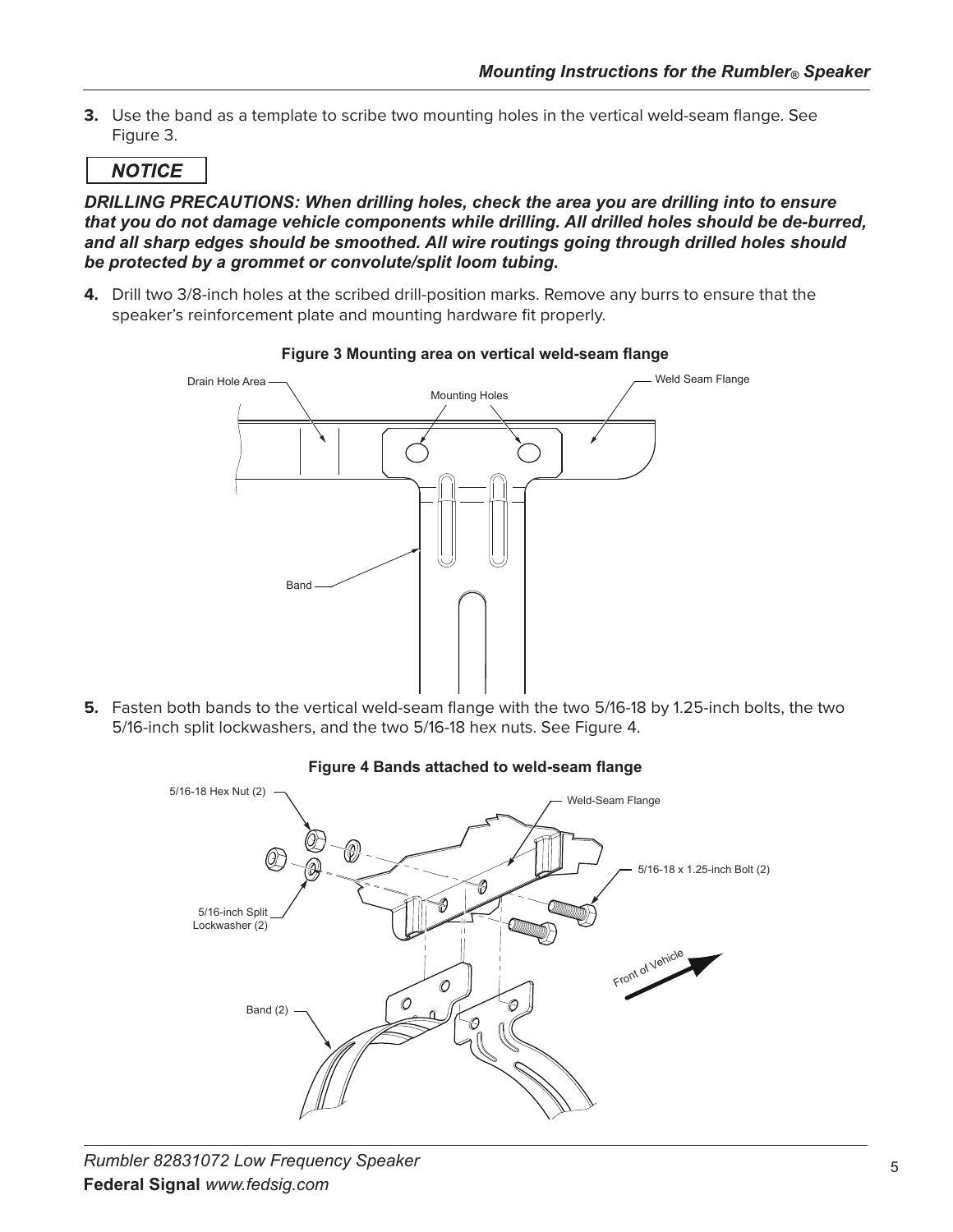**6.** Spread the bands apart and insert the speaker into them with its slots facing the ground and its sound projector (with Rumbler insignia) facing the center of the vehicle. See Figure 5.



#### **Figure 5 Band with 5/16-18 hardware**

**7.** Tighten the bands around the speaker using the 5/16-18 hardware.

### **Wiring the Speakers**

Two speakers must be wired in parallel and in phase.

To wire the speakers:

- **1.** Connect the wire harness from the siren amplifier to the speaker wires. Refer to the installation instructions provided with the amplifier for further details.
- **2.** Plug the speaker wire connector into the back of the speaker.
- **3.** Test the speakers for proper operation as well as the emergency warning system to ensure that it is operating properly. Refer to the safety instructions on page 8.

## **Safety Message to Operators of Federal Signal Electronic Sirens and Sound/Light Systems**

### **A WARNING**

People's lives depend on your safe operation of Federal products. It is important to read and follow all instructions shipped with the products. Listed below are some other important safety instructions and precautions you should follow:

#### *Qualifications*

• To properly use an electronic siren and speaker(s), you must have a good understanding of general vehicle operation, a high proficiency in the use of safety warning equipment, and thorough knowledge of state and federal UNIFORM TRAFFIC CODES.

#### *Sound Hazards*

• Your hearing and the hearing of others in or close to your emergency vehicle could be damaged by loud sounds. This can occur from short exposures to very loud sounds, or from longer exposures to moderately loud sounds. For hearing conservation guidance, refer to federal,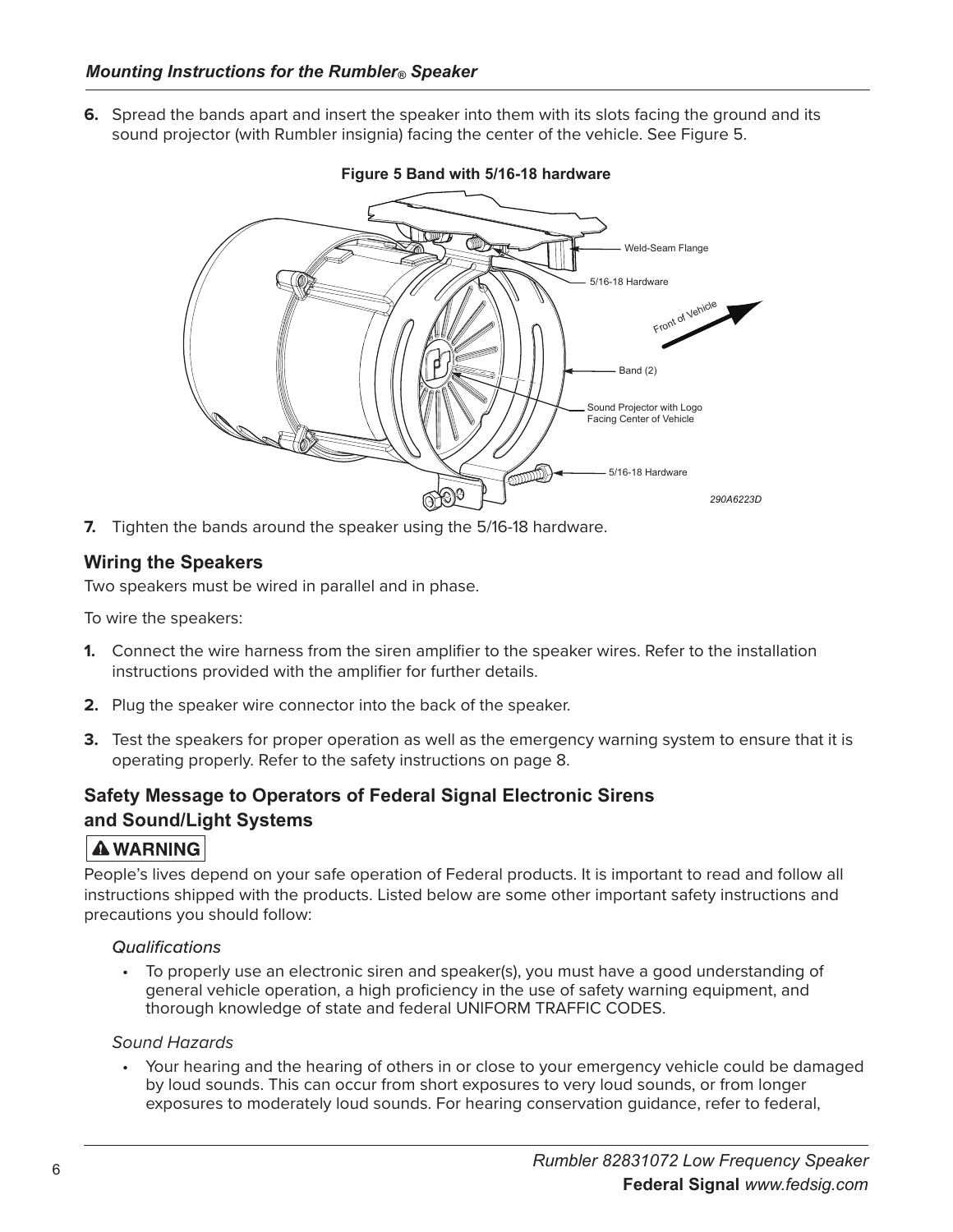state, or local recommendations. OSHA Standard 1910.95 offers guidance on "Permissible Noise Exposure."

• All effective sirens and horns produce loud sounds (120 dB) that may cause permanent hearing loss. Always minimize your exposure to siren sound, roll up your windows, and wear hearing protection. Do not sound the siren indoors or in enclosed areas where you and others will be exposed to the sound. Use the siren only for emergency response situations.

#### *Sound Limitations*

- Before using the vehicle, check to see if the siren speakers are concealed from view. If the siren speaker is not in clear view on the front of the vehicle, use extra caution when operating the vehicle. A concealed siren speaker installation is less effective at warning others.
- Maximum sound output will be severely reduced if any objects are in front of the speaker. If your installation has obstructions in front of the speaker, drive even more cautiously.
- Frequently inspect the speaker to ensure that it is clear of any obstruction, such as mud or snow, which will reduce maximum sound output.

#### *Light Hazard*

• To be an effective warning device, an emergency warning system produces bright light that can be hazardous at close range. Do not stare directly into the lights at close range, or permanent damage to your eyesight may occur.

#### *Signaling Limitations*

- Be aware that the use of your visual and audible signaling devices does not give you the right to force your way through traffic. Your emergency lights, siren, and actions are REQUESTING the right-of-way.
- Although your warning system is operating properly, it may not alert everyone. People may not hear, see, or heed your warning signal. You must recognize this fact and continue to drive cautiously.
- Situations may occur that obstruct your warning signal when natural or man-made objects are between your vehicle and others. This can also occur when you raise your hood or trunk lid. If these situations occur, be especially careful.

#### *Driving Limitations*

- At the start of your shift, ensure that the siren system is securely attached to the vehicle and operating properly.
- If the unique combination of emergency vehicle equipment installed in your vehicle has resulted in the siren controls being installed in a position that does not allow you to operate them by touch only, OPERATE CONTROLS ONLY WHILE YOUR VEHICLE IS STOPPED.
- If driving conditions require your full attention, avoid operating the siren controls while the vehicle is in motion.

#### *Continuing Education*

• File these instructions in a safe place and refer to them periodically. Give a copy of these instructions to new recruits and trainees.

Failure to follow these safety precautions may result in property damage, serious injury, or death.